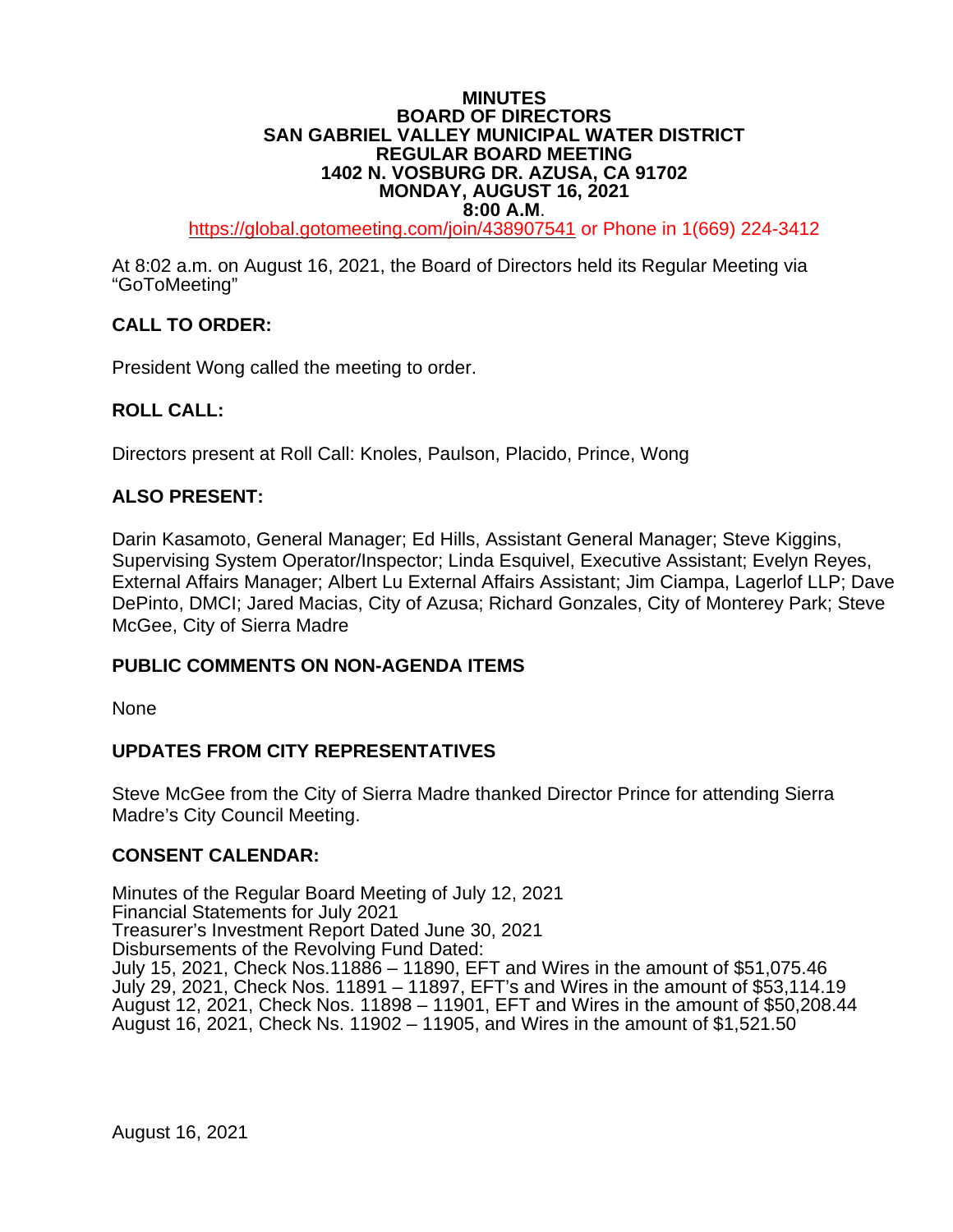Disbursements of the General Fund Dated:

July 21 – 28, 2021, Check Nos. 42326 – 42345 and EFT's, in the amount of \$1,910,696.75 August 9 & 11, 2021, Check Nos. 42346 – 42375 and EFT's, in the amount of \$968,774.03 August 16, 2021, Check Nos. 42376 – 42387, in the amount of \$26,554.75

Future Meeting Attendance Approval:

6th Annual CA Water Data Summit – August 19, 2021, Virtual Water Solutions Technology Pilots and Trials – August 26, 2021, Virtual AYC's 32nd Anniversary Celebration & Awards Ceremony – Oct. 22, 2021, San Gabriel

On motion of Director Paulson, seconded by Director Prince and unanimously carried 5-0, the Consent Calendar was approved.

Approved, by the Board of Directors of the San Gabriel Valley Municipal Water District at their regular meeting held on August 16, 2021, by the following roll call vote:

Ayes: Knoles, Paulson, Placido, Prince, Wong Noes: None<br>Absent: None Absent: Abstain: None

#### **ACTION AGENDA ITEM**

#### **RESOLUTION NO. 8-2021-785 ADOPTING TAX RATE**

On motion of Director Paulson, seconded by Director Placido, and unanimously carried 5-0, A RESOLUTION OF THE BOARD OF DIRECTORS OF THE SAN GABRIEL VALLEY MUNICIPAL WATER DISTRICT DETERMINING THE AMOUNT OF MONEY NECESSARY TO BE REASIED BY TAXATION FOR PAYMENT OF GENERAL OBLIGATION BONDS AND OTHER VOTER APPROVED INDEBTEDNESS FOR THE FISCAL YEAR 2021-2022 AND FIXING THE RATE OF TAX LEVIED (TAX CODE AREA 367.05 THROUGH 367.12) was approved.

Approved by the Board of Directors of the San Gabriel Valley Municipal Water District at their regular meeting held on August 16, 2021, by the following roll call vote:

Ayes: Knoles, Paulson, Placido, Prince, Wong Noes: None Absent: None Abstain: None

#### **REDISTRICTING REQUIREMENTS**

After much discussion, staff and counsel have been directed to research if population of all 5 directors' divisions have changed and determine if any changes are necessary.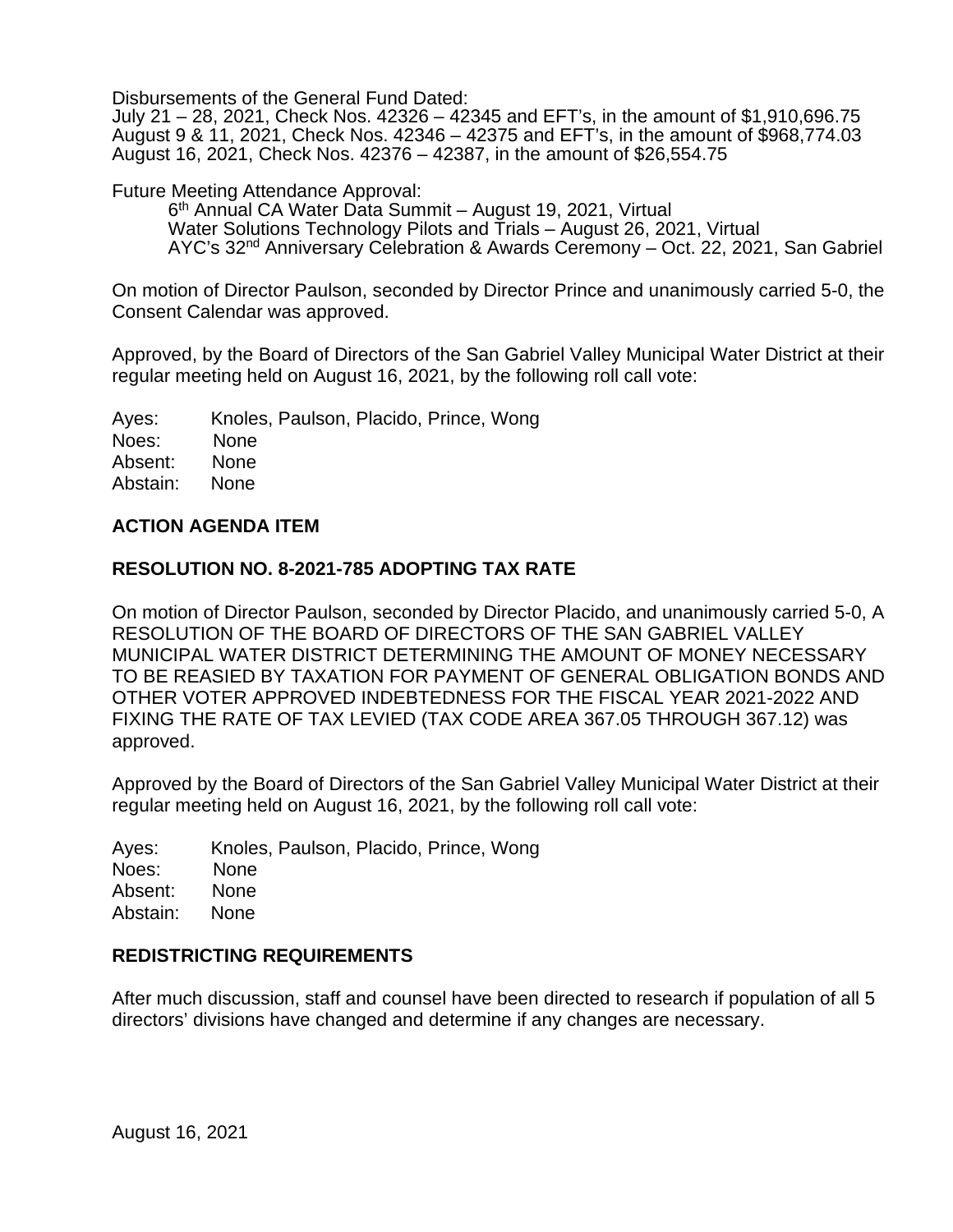## **INFORMATION ITEMS**

## **EXTERNAL AFFAIRS**

External Affairs Report in Agenda Packet.

Ms. Reyes reported the U.S. Senate passed the Federal Infrastructure Act which dedicates \$8.3 Billion for western water infrastructure projects.

The District partnered with Nature for All to host water education workshops for District residents. Workshops will be held this month, August 11 & 18 virtually, and August 28 in person.

Ms. Reyes also reported the District Annual Report is being worked on.

#### **UNFINISHED BUSINESS**

#### **REPORT ON BASIN MANAGEMENT**

Mr. Hills reported issues of the current drought situation, which were discussed at length and that the Main San Gabriel Basin Watermaster is exploring options for procuring additional water.

### **REPORT OF WQA**

No report.

# **REPORT OF THE ATTORNEY**

Counsel reported two items: 1) Los Angeles County Public Works new efforts to establish a Los Angeles County water plan, including ground water management, and 2) Legislature is back in session so updates on the final actions concerning bills of interest will be known in the next few weeks.

### **REPORT OF THE GENERAL MANAGER/ASSISTANT GENERAL MANAGER**

The General Manager's written report is in the Agenda Packet.

The General Manager reported Steve Bucknam is preparing a brief memo on potential state and federal opportunities and will present his findings at a future meeting. John Robinson has outlined the necessary actions needed to potentially participate in MWD's Carson Project. A current update will be presented at the September Board Meeting. The recycled water project for Monterey Park/Alhambra had been on hold due to staffing issues at Central Basin. Since that seems to no longer be an issue, the next step is to meet with Central Basin's General Manager to restart the process.

The Assistant General Manager's written report is in the Agenda Packet. The Assistant General Manager reported on August 5, 2021, Lake Oroville's Hyatt Power Plant shut down for the first time in history due to low water levels.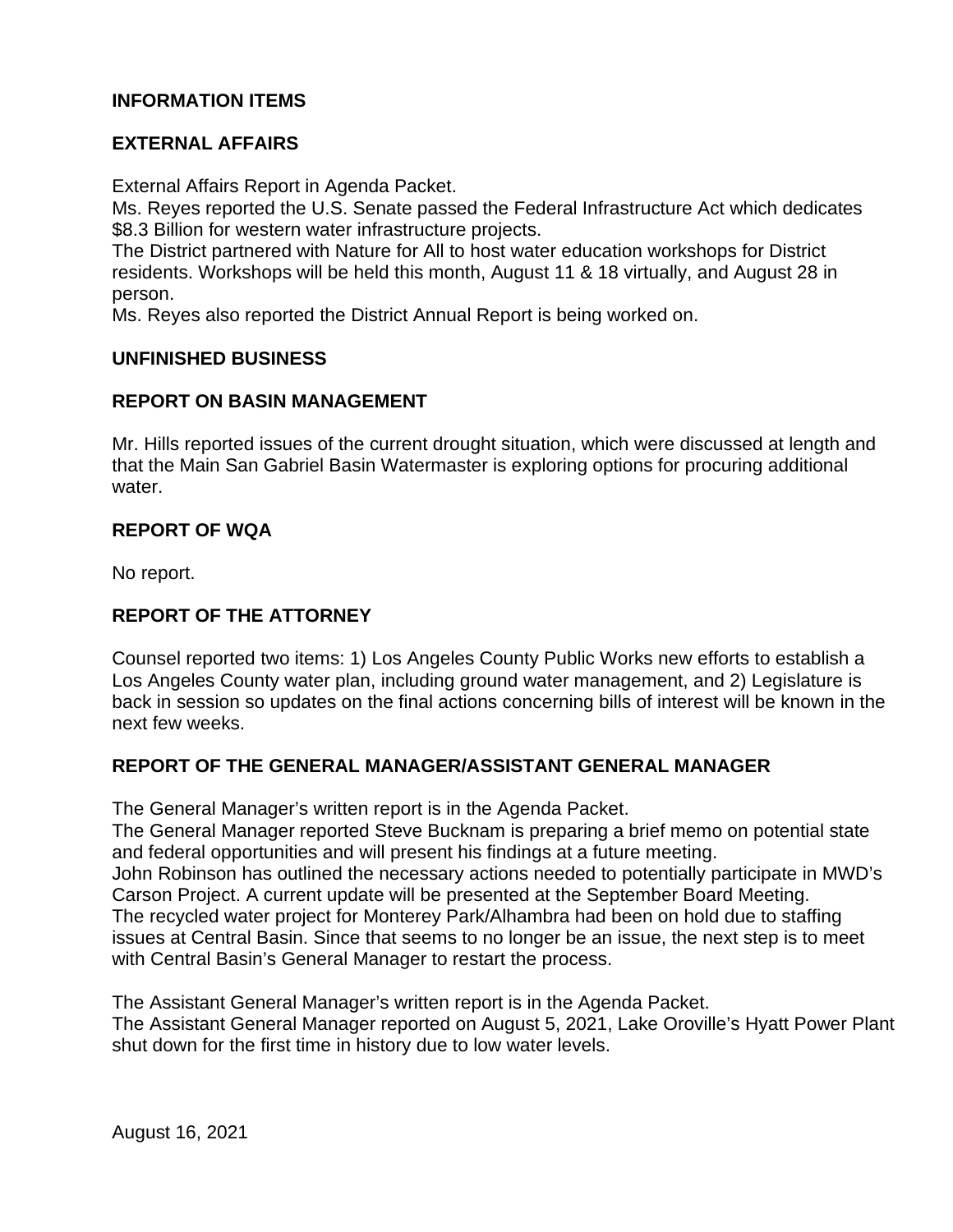# **REPORT OF THE STATE WATER CONTRACTORS**

No changes – no report.

## **COMMITTEE MEETING REPORTS**

None

## **DIRECTOR REPORTS ON EVENTS ATTENDED**

None

### **DIRECTOR COMMENTS**

None

#### **CLOSED SESSION at 9:15 A.M.**

A. Conference with legal counsel – Existing Litigation Subdivision (a) of Government Code Section 54956.9

**Name of Case:** *Moore v. San Gabriel Valley Municipal Water District, et al*., San Bernardino County Superior Court Case No. CIV SB 2115350

B. Public Employee Performance Evaluation - General Manager - Government Code Section 54957

### **OPEN SESSION at 9:32 A.M.**

### **CLOSED SESSION REPORT**

The District's counsel reported that an update on the status of Closed Session Item A, existing litigation, *Moore v. San Gabriel Valley Municipal Water District,* was provided to the Board of Directors and no reportable action was taken. He further reported that Closed Session Item B, further performance evaluation of the District's General Manager, took place in accordance with Government Code Section 54957 and no reportable action was taken.

### **EMPLOYMENT CONTRACT AND SALARY CONSIDERATION**

The Board discussed the possible adjustment to the General Manager's salary. On motion of Director Paulson, seconded by Director Knoles, and unanimously carried 5-0, the Board of Directors approved a five percent (5%) salary increase for the General Manager to be effective immediately and an additional five percent (5%) salary increase for the General Manager to be effective July 1, 2022.